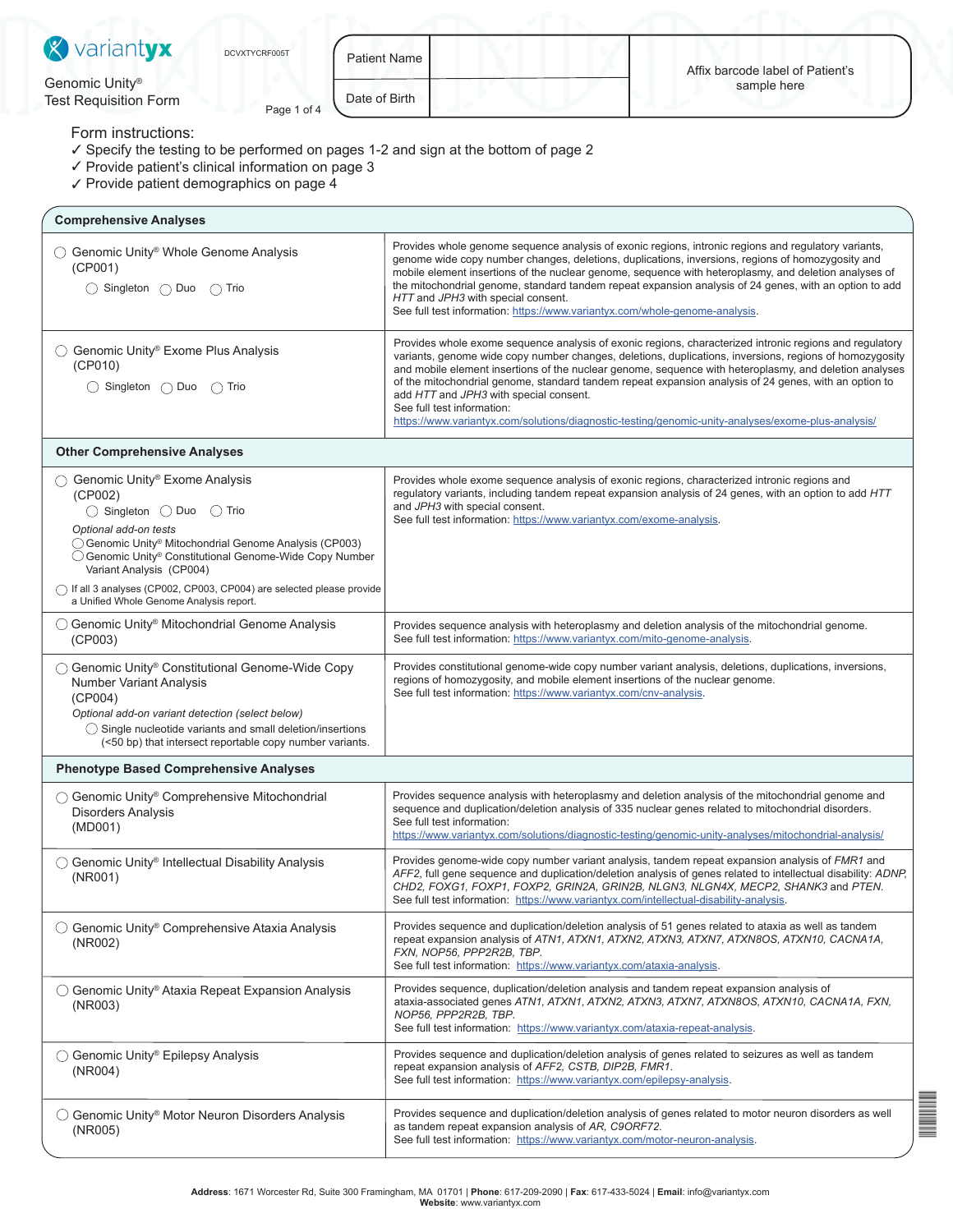| <b>X</b> variantyx<br>DCVXTYCRF005T<br>Genomic Unity®<br><b>Test Requisition Form</b><br>Page 2 of 4         | <b>Patient Name</b><br>Affix barcode label of Patient's<br>sample here<br>Date of Birth                                                                                                                                                                                                                                                                                                                                |  |  |  |  |
|--------------------------------------------------------------------------------------------------------------|------------------------------------------------------------------------------------------------------------------------------------------------------------------------------------------------------------------------------------------------------------------------------------------------------------------------------------------------------------------------------------------------------------------------|--|--|--|--|
| Phenotype Based Comprehensive Analyses (cont.)                                                               |                                                                                                                                                                                                                                                                                                                                                                                                                        |  |  |  |  |
| Genomic Unity <sup>®</sup> Movement Disorders Analysis<br>(NR006)                                            | Provides sequence and duplication/deletion analysis of genes related to movement disorders as well<br>as tandem repeat expansion analysis of ATN1, ATXN1, ATXN2, ATXN3, ATXN7, ATXN8OS, ATXN10,<br>C9ORF72, CACNA1A, FXN, NOP56, NOTCH2NLC, PPP2R2B, TBP. Option to add on tandem repeat<br>expansion of HTT and JPH3 with special consent.<br>See full test information: https://www.variantyx.com/movement-analysis. |  |  |  |  |
| ◯ Genomic Unity® Neuromuscular Disorders Analysis<br>(NR007)                                                 | Provides sequence and duplication/deletion analysis of genes related to neuromuscular disorders as well<br>as tandem repeat expansion analysis of the CNBP and DMPK genes.<br>See full test information: https://www.variantyx.com/neuromuscular-analysis.                                                                                                                                                             |  |  |  |  |
| Genomic Unity <sup>®</sup> Muscular Dystrophy Analysis<br>(NR008)                                            | Provides sequence and duplication/deletion analysis of genes related to muscular dystrophies.<br>See full test information: https://www.variantyx.com/md-analysis.                                                                                                                                                                                                                                                     |  |  |  |  |
| ◯ Genomic Unity <sup>®</sup> Neuropathies Analysis<br>(NR009)                                                | Provides sequence and duplication/deletion analysis of genes related to neuropathies.<br>See full test information: https://www.variantyx.com/neuropathies-analysis.                                                                                                                                                                                                                                                   |  |  |  |  |
| Custom Analysis Select when you want to specify the genes analyzed                                           |                                                                                                                                                                                                                                                                                                                                                                                                                        |  |  |  |  |
| ◯ Genomic Unity® Custom Analysis<br>(CAO01)                                                                  | Provides results that are filtered from Genomic Unity® Whole Genome Analysis. Test results include<br>sequence, duplication/deletion analysis and tandem repeat analysis (when relevant) for the specific genes<br>requested.<br>See the list of genes available for this analysis: https://www.variantyx.com/custom-analysis.                                                                                         |  |  |  |  |
| List the gene(s) to be included in the analysis. If more<br>room is required, please attach a separate page: |                                                                                                                                                                                                                                                                                                                                                                                                                        |  |  |  |  |

**Other Analyses** Select from additional analyses offered online at [Genomic Unity](https://www.variantyx.com/solutions/diagnostic-testing/genomic-unity-analyses/)® Analyses

Test code:

Test name:

## **Optional Reflex**

In case the targeted analysis selected does not yield a positive result, please reflex to Genomic Unity® comprehensive analyses (select all that apply). See full test information: [Genomic Unity](https://www.variantyx.com/solutions/diagnostic-testing/genomic-unity-analyses/)® Analyses

◯ Genomic Unity® Exome Analysis (CP002)

Genomic Unity® Mitochondrial Genome Analysis (CP003)

Genomic Unity® Constitutional Genome-Wide Copy Number Variant Analysis (CP004)

If all 3 analyses (CP002, CP003, CP004) are selected please provide a Unified Whole Genome Analysis report.

○ Singleton ○ Duo ○ Trio

## **Healthcare Provider's Statement**

By my signature below, I attest that I am the referring physician, an authorized healthcare provider for the patient, or procurator thereof and this testing is medically necessary for diagnosis and/or treatment of the patient. I attest that the patient (or guardian) has been appropriately consented about the test including possible results and outcomes, has been given the opportunity to ask questions about the testing and/or seek genetic counseling, and agrees to allow an independent genetic counselor facilitated through a third party, DNAVisit, to provide pre-test and/or post-test genetic counseling, if required by the insurer and/or referring institution. I attest that the patient (or guardian) has voluntarily consented to testing performed by Variantyx for diagnostic purposes through both oral and written consent.

Healthcare provider signature **Date** Date of Contract and Contract and Contract and Contract and Contract and Contract and Contract and Contract and Contract and Contract and Contract and Contract and Contract and Contract

DCVXTV<br>Developedar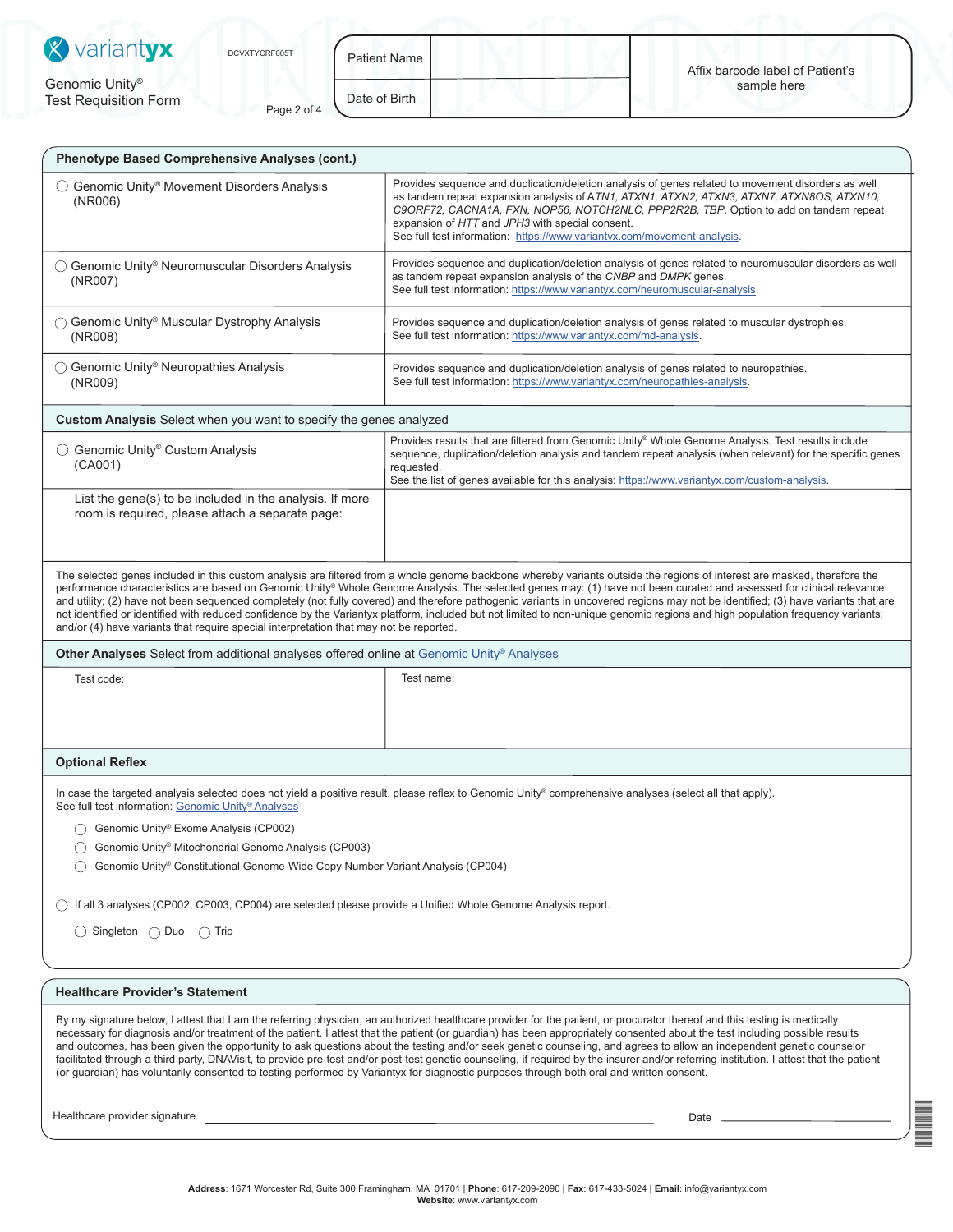| <b>X</b> variantyx                             | DCVXTYCRF005T | Patient Name  | Affix barcode label of Patient's |  |
|------------------------------------------------|---------------|---------------|----------------------------------|--|
| Genomic Unity®<br><b>Test Requisition Form</b> | Page 3 of 4   | Date of Birth | sample here                      |  |

Please specify the patient's phenotypes using 1° to indicate the most important primary phenotypes and 2° to indicate less important secondary phenotypes. ICD-10 codes must be specified here and/or in attached clinical notes.

## **Clinical Information** ICD-10 Code(s)\* **Patient Phenotypes** 1° 2° **Phenotype Age of onset** 1° 2° **Phenotype Age of onset** Cleft lip Developmental regression 000000000 00000000 0000000 0000000000 Global developmental delay Cleft palate Development/Behavior Development/Behavior Intellectual disability Syndactyly Constitutional Constitutional Delayed fine motor development Polydactyly Delayed gross motor development Failure to thrive **Macrocephaly** Delayed speech and language development Microcephaly Speech articulation difficulties **Obesity** Autism spectrum disorder  $\overline{O}$  $\circ$ Self-injurious behavior Short stature Ŏ **Stereotypy** Tall stature 00000000000 0000000000 Blindness 000000000 000000000 Brain atrophy **Cataracts** Ophthalmology/Auditory Ophthalmology/Auditory Cerebellar hypoplasia Coloboma Brain Anomalies **Brain Anomalies** Cortical dysplasia External ophthalmoplegia **Encephalocele** Optic atrophy Holoprosencephaly Ptosis Hydrocephalus Rod-cone dystrophy **Lissencephaly** Visual impairment Molar tooth sign Aminoglycoside-induced hearing loss Periventricular leukomalacia External ear malformation Polymicrogyria Hearing loss Abnormal nerve conduction velocity 000000000000000 000000000000000 OOOO 0000 Arrhythmia Ataxia Cardiac Gastrointestinal Cardiac **Spasticity** Cardiomyopathy Chorea Syncope Dystonia Tetralogy of Fallot Foot dorsiflexor weakness 0000000000 0000000000 Aganglionic megacolon Headache Neurodegeneration Constipation Neurological Neurological Motor axonal neuropathy Gastrointestinal Diarrhea Elevated hepatic transaminases Pes cavus Gastroesophageal reflux Reduced deep tendon reflexes Gastroschisis Seizures Omphalocele Sleep apnea Stroke-like episodes Pyloric stenosis Tremor Tracheoesophageal fistula Vocal cord paresis Vomiting 00000000 00000000 Dysphagia Exercise intolerance 000000 000000 Abnormal renal morphology Genitourinary Genitourinary Hypertonia Ambiguous genitalia Hypotonia Cryptorchidism Muscular Muscular Muscle fasciculations Hydronephrosis Muscle wasting Hypospadias Muscle weakness Renal agenesis Muscular dystrophy 0000 00000 Abnormal vertebral morphology Myotonia Skeletal Clubfoot  $\bigcirc$  $\bigcirc$ Aciduria Craniosynostosis 000000 000000 Abnormal CPK circulation concentration Multiple joint contractures Metabolic  $\circ$ Metabolic Decreased plasma carnitine Scoliosis Elevated serum alanine aminotransferase  $\begin{matrix} 0 \\ 0 \end{matrix}$ **OOOO** Increased serum pyruvate Abnormality of connective tissue Abnormality of skin pigmentation Ketosis Skin Š Lactic acidosis Abnormality of temperature regulation Ichthyosis 000000000 0000000 Adrenal hyperplasia Adrenal insufficiency Other phenotypes Cushing syndrome Endocrine Endocrine Diabetes Mellitus Type I Diabetes Mellitus Type II Hypothyroidism DCVXTYCRF005T Hypoparathyroidism Hypogonadism  $\overline{O}$ Paraganglioma